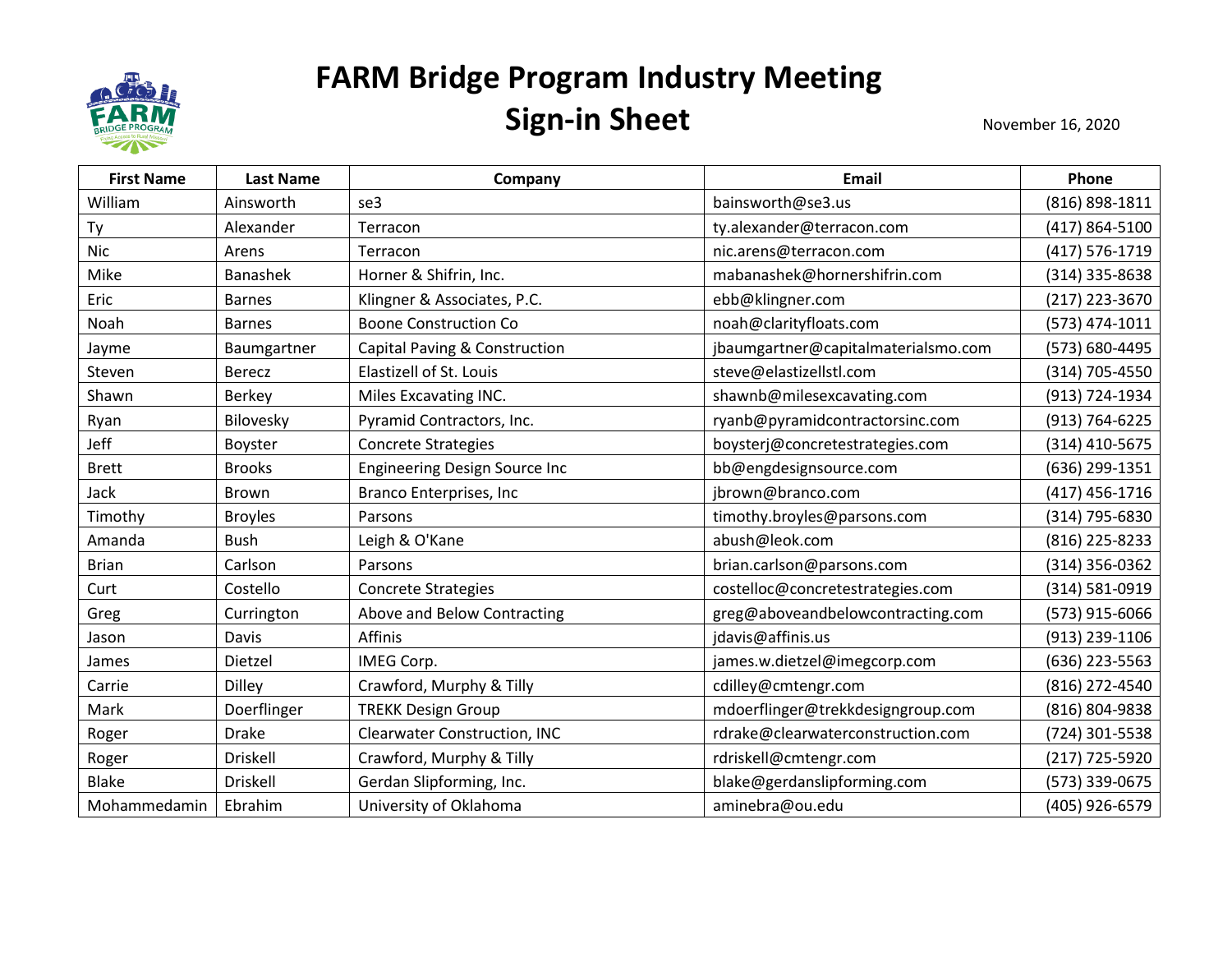

| <b>First Name</b>  | <b>Last Name</b> | Company                          | <b>Email</b>                           | Phone          |
|--------------------|------------------|----------------------------------|----------------------------------------|----------------|
| Mike               | Erdtmann         | <b>GBA</b>                       | merdtmann@gbateam.com                  | (636) 385-5657 |
| Kyle               | Evans            | <b>GBA</b>                       | kevans@gbateam.com                     | (314) 775-3715 |
| Michael            | Garrett          | <b>Plocher Construction</b>      | mrgarrett@plocherco.com                | (618) 541-7564 |
| Gary T Gorski      | Gorski           | <b>Clearwater Construction</b>   | ggorski@clearwaterconstruction.com     | (724) 209-5061 |
| <b>Bruce Green</b> | Green            | Bartlett & West                  | bruce.green@bartwest.com               | (573) 659-6720 |
| Andy               | Hamersen         | Thomas Industrial Coatings, Inc. | ahamersen@thomasindcoatings.com        | (314) 220-4769 |
| Jase               | Hartenbower      | <b>Miles Excavating</b>          | jaseh@milesexcavating.com              | (785) 410-2913 |
| Dennis             | Heckman          | Missouri DOT                     | dennis.heckman@modot.mo.gov            | (573) 751-4676 |
| Mike               | Herleth          | <b>Burns &amp; McDonnell</b>     | mherleth@burnsmcd.com                  | (816) 627-6172 |
| Steven             | Hileman          | Lochner                          | shileman@hwlochner.com                 | (816) 945-5897 |
| Don                | <b>Hillis</b>    | Emery Sapp & Sons, Inc.          | don.hillis@emerysapp.com               | (573) 821-3314 |
| Pam                | Hobbs            | Geotechnology, Inc.              | phobbs@geotechnology.com               | (314) 997-7440 |
| Terence            | Hood             | <b>Hg Consult</b>                | thood@hgcons.com                       | (913) 748-6497 |
| Mark               | Hoppe            | <b>Affinis Corp</b>              | mhoppe@affinis.us                      | (913) 239-1109 |
| Garrett            | Hummel           | Wilson & Company                 | garrett.hummel@wilsonco.com            | (402) 660-3260 |
| Cory               | Imhoff           | HDR Engineering, Inc.            | cory.imhoff@hdrinc.com                 | (913) 226-4131 |
| Kevin              | James            | <b>MoDOT</b>                     | kevin.james@modot.mo.gov               | (408) 792-6300 |
| Olubogun           | Jeanne           | <b>ABNA</b>                      | jolubogun@abnacorp.com                 | (314) 566-8812 |
| Josh               | Jolliff          | <b>CMT</b>                       | jjolliff@cmtengr.com                   | (314) 571-9072 |
| Spencer            | Jones            | <b>Great River Enginering</b>    | spencer@greatriv.com                   | (816) 372-0011 |
| Chip               | Jones            | Emery Sapp & Sons, Inc.          | chip.jones@emerysapp.com               | (573) 489-9211 |
| Jacqueline         | Jurenovich       | <b>Clearwater Construction</b>   | jschmidt@clearwaterconstruction.com    | (724) 372-5366 |
| Jackie             | Jurenovich       | <b>Clearwater Construction</b>   | jjurenovich@clearwaterconstruction.com | (724) 372-5366 |
| Jonathan           | Karst            | <b>GBA</b>                       | jkarst@gbateam.com                     | (913) 577-8245 |
| Travis             | Kassebaum        | <b>Terracon Consultants</b>      | travis.kassebaum@terracon.com          | (314) 692-5195 |
| Carrera            | Kauszler         | SE3, LLC.                        | ckauszler@se3.us                       | (816) 723-9567 |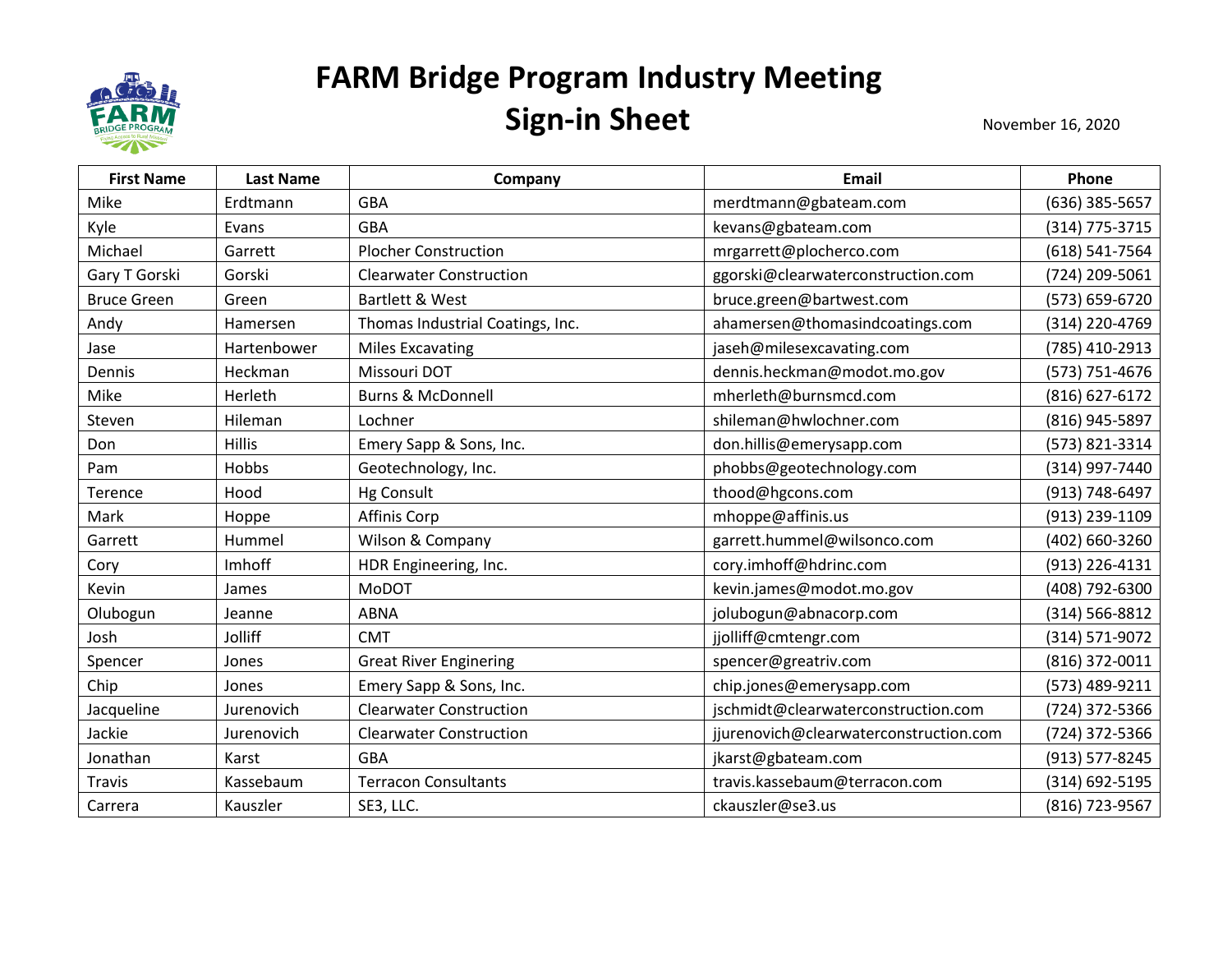

| <b>First Name</b> | <b>Last Name</b> | Company                                        | Email                              | Phone          |
|-------------------|------------------|------------------------------------------------|------------------------------------|----------------|
| Todd              | Kempker          | Bartlett & West                                | todd.kempker@bartwest.com          | (573) 659-6734 |
| Ted               | Kettlewell       | OCCI                                           | tedk@occimofab.com                 | (573) 999-3800 |
| Sean              | Kilian           | Kozeny-Wagner, Inc.                            | skilian@kozenywagner.com           | (314) 280-0353 |
| Patrick           | Kinsella         | Shannon & Wilson, Inc.                         | pmk@shanwil.com                    | (314) 564-8113 |
| Doug              | Kolb             | OCCI                                           | dougk@occimofab.com                | (573) 642-6087 |
| Patrick           | Kozeny           | Kozeny-Wagner, Inc.                            | pkozeny@kozenywagner.com           | (636) 296-2012 |
| Jean              | LaKemper         | <b>EDSI</b>                                    | jl@engdesignsource.com             | (636) 537-5585 |
| Jacob             | Lange            | The University of Oklahoma                     | jacob.p.lange1@ou.edu              | (405) 446-0193 |
| Andy              | Macias           | Snyder & Associates, Engineers & Planners, LLC | aemacias@snyder-associates.com     | (816) 364-5222 |
| Michael           | Mack             | <b>Burns &amp; McDonnell</b>                   | mmack@burnsmcd.com                 | (630) 697-5833 |
| Michelle          | Mahoney          | <b>CFS Engineers</b>                           | mmahoney@cfse.com                  | (573) 415-7813 |
| Steve             | McCombs          | Valmont Industries                             | steve.mccombs@valmont.com          | (502) 708-7302 |
| Dave              | McDonald         | Veenstra & Kimm, Inc.                          | dmcdonald@v-k.net                  | (816) 781-6182 |
| Seidu             | Mohammed         | University of Oklahoma                         | seidu.mohammed-1@ou.edu            | (405) 982-0204 |
| Guy               | Nelson           | <b>Valmont Structures</b>                      | guy.nelson@valmont.com             | (616) 813-8514 |
| Craig             | <b>Nilges</b>    | Capital Paving and Construction                | cnilges@capitalpavingmo.com        | (573) 239-9220 |
| Kevin             | Oakley           | <b>Tarlton Corporation</b>                     | kroakley@tarltoncorp.com           | (314) 633-3351 |
| Mark Olsen        | Olsen            | Lunda Construction Co                          | molsen@lundaconstruction.com       | (612) 685-4346 |
| Sami              | Ostmann          | <b>MoDOT</b>                                   | samantha.ostmann@modot.mo.gov      | (573) 508-4780 |
| Scott             | Perkins          | Prairie Engineers. PC                          | sperkins@prairieengineers.com      | (913) 244-2609 |
| Scott             | Plocher          | <b>Plocher Construction</b>                    | sjplocher@plocherco.com            | (618) 781-4072 |
| Tom               | Pochatko         | Dominion Engineering, LLC                      | tpochatko@dominion-engineering.com | (814) 933-4332 |
| Ryan              | Porter           | <b>Lehman Construction LLC</b>                 | ryan@lehmanconstructionllc.com     | (573) 796-8101 |
| Andrew            | Potthast         | <b>HDR</b>                                     | andrew.potthast@hdrinc.com         | (314) 425-8314 |
| Phillip           | Raines           | Phillips Hardy Inc                             | praines@phillipshardy.com          | (573) 447-8070 |
| Gordon            | Raney            | Kozeny Wagner                                  | graney@kozenywagner.com            | (314) 402-0023 |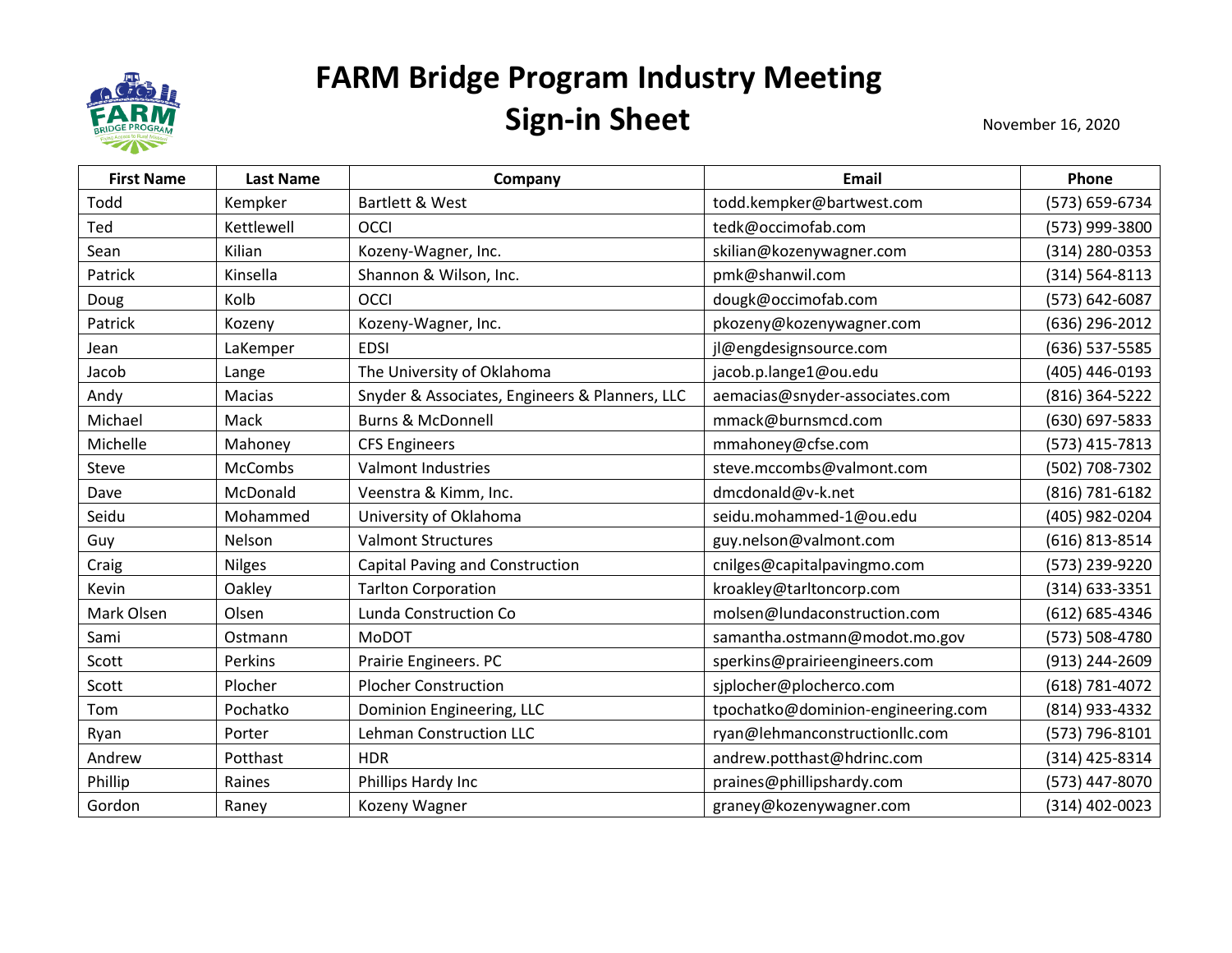

| <b>First Name</b> | <b>Last Name</b> | Company                                  | <b>Email</b>                      | Phone          |
|-------------------|------------------|------------------------------------------|-----------------------------------|----------------|
| Chris             | Redline          | <b>MoDOT</b>                             | christopher.redline@modot.mo.gov  | (816) 387-2422 |
| Raffi             | Rodrigo          | lester                                   | raffireis@gmail.com               | (339) 141-4624 |
| Mark              | Salvatore        | Nucor Skyline                            | mark.salvatore@nucorskyline.com   | (630) 258-8734 |
| Jennifer          | Sardigal         | <b>MoDOT</b>                             | jennifer.sardigal@modot.mo.gov    | (816) 271-6938 |
| Jim               | Schaefer         | Pace Construction                        | jschaefer@paceconstructionstl.com | (314) 220-5698 |
| Tim               | Schmidt          | Capital Paving and Construction          | tschmidt@capitalpavingmo.com      | (573) 826-5332 |
| Craig             | Schmidt          | <b>Brewster Companies</b>                | cschmidt@brewster-co.com          | (314) 409-5149 |
| Jason             | Schreckenberg    | <b>CDI</b>                               | jschreckenberg@civildesigninc.com | (314) 881-5473 |
| Brendan           | Shea             | Kozeny Wagner Inc.                       | bshea@kozenywagner.com            | (573) 953-0224 |
| Ted               | Sheehan          | Capital Paving & Construction            | tsheehan@capitalpavingmo.com      | (573) 690-5394 |
| <b>Brad</b>       | Shores           | JEO Consulting Group                     | bshores@jeo.com                   | (316) 213-6091 |
| David             | Simmons          | modot                                    | david.j.simmons@modot.mo.gov      | (314) 453-1878 |
| <b>Travis</b>     | Slayton          | Robertson Contractors, Inc.              | traviss@robertsoncontractors.com  | (573) 785-0880 |
| Tyler             | Smith            | Capital                                  | tsmith@capitalpavingmo.com        | (573) 680-6084 |
| John              | Spencer          | DE                                       | jws104444@gmail.com               | (717) 448-5758 |
| Matthew           | Spencer          | <b>Hg Consult</b>                        | mspencer@hgcons.com               | (816) 674-0551 |
| Scott             | Stotlemeyer      | <b>FHWA</b>                              | scott.stotlemeyer@dot.gov         | (573) 635-2625 |
| David             | Straatmann       | Bartlett & West                          | david.straatmann@bartwest.com     | (573) 397-8599 |
| Chris             | Tepen            | Benesch                                  | ctepen@benesch.com                | (303) 638-8824 |
| Erik              | Thompson         | Silver Eagle Construction Products, Inc. | erik@silver-eagle.org             | (636) 240-6300 |
| Sean              | Thouvenot        | Branco Enterprises, Inc                  | sthouvenot@branco.com             | (417) 456-1156 |
|                   | Touchette        |                                          |                                   |                |
| Amy               | <b>Brown</b>     | <b>Access Engineering</b>                | atouchettebrown@acceng.com        | (618) 580-7171 |
| Ed                | Walch            | <b>Concrete Strategies</b>               | walche@concretestrategies.com     | (314) 581-0020 |
| Roger             | Waltemath        | Veenstra & Kimm, Inc.                    | rwaltemath@v-k.net                | (816) 781-6182 |
| Steve             | Ward             | <b>Bleigh Construction Company</b>       | sward@bleigh.com                  | (573) 406-2354 |
| Frank             | Weatherford      | TranSystems                              | flweatherford@transystems.com     | (816) 830-6081 |